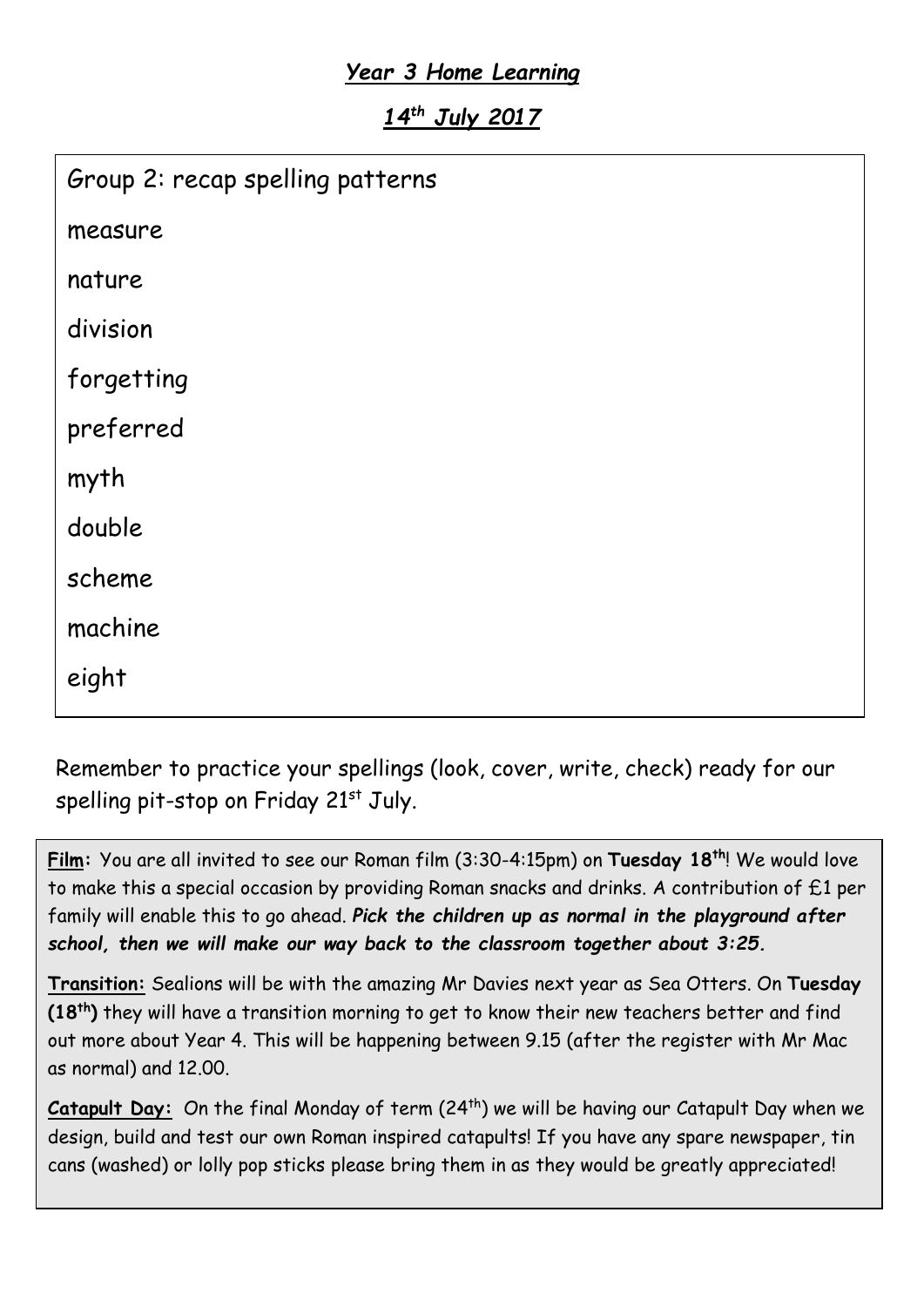## *Year 3 Home Learning*

*14th July 2017*

| treasure<br>measure<br>pleasure<br>future<br>picture<br>nature<br>creature<br>puncture<br>mixture<br>capture | Group 2: words ending with 'ch' and 'zh' sound |
|--------------------------------------------------------------------------------------------------------------|------------------------------------------------|
|                                                                                                              |                                                |
|                                                                                                              |                                                |
|                                                                                                              |                                                |
|                                                                                                              |                                                |
|                                                                                                              |                                                |
|                                                                                                              |                                                |
|                                                                                                              |                                                |
|                                                                                                              |                                                |
|                                                                                                              |                                                |
|                                                                                                              |                                                |

Remember to practice your spellings (look, cover, write, check) ready for our spelling pit-stop on Friday 21<sup>st</sup> July.

**Film:** You are all invited to see our Roman film (3:30-4:15pm) on **Tuesday 18th**! We would love to make this a special occasion by providing Roman snacks and drinks. A contribution of £1 per family will enable this to go ahead. *Pick the children up as normal in the playground after school, then we will make our way back to the classroom together about 3:25.*

**Transition:** Sealions will be with the amazing Mr Davies next year as Sea Otters. On **Tuesday (18th)** they will have a transition morning to get to know their new teachers better and find out more about Year 4. This will be happening between 9.15 (after the register with Mr Mac as normal) and 12.00.

Catapult Day: On the final Monday of term (24<sup>th</sup>) we will be having our Catapult Day when we design, build and test our own Roman inspired catapults! If you have any spare newspaper, tin cans (washed) or lolly pop sticks please bring them in as they would be greatly appreciated!